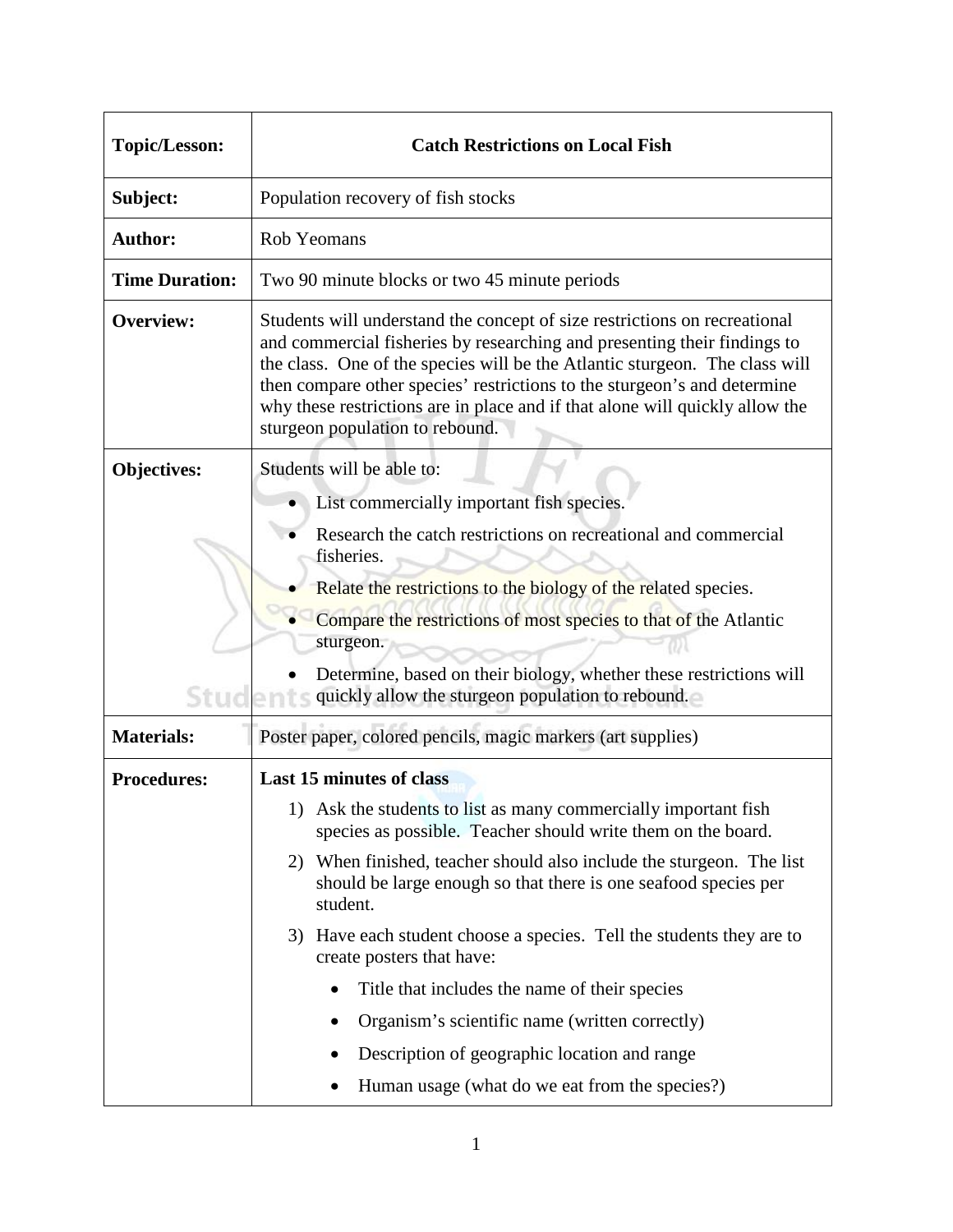|                    | Description/illustration of fishing methods                                                                                                                                                                                           |
|--------------------|---------------------------------------------------------------------------------------------------------------------------------------------------------------------------------------------------------------------------------------|
|                    | Catch restrictions (Federal or State or both)                                                                                                                                                                                         |
|                    | Reasoning for the catch restrictions that are in place (based on<br>the organism's biology)                                                                                                                                           |
|                    | At least 2 colored, hand drawn pictures (one should be of the<br>species)                                                                                                                                                             |
|                    | Creativity, neatness, color, uniqueness                                                                                                                                                                                               |
|                    | 4) For homework, students are to research their organism and bring<br>that information to the next class. They should also design a layout<br>for their poster.                                                                       |
|                    | Day 1                                                                                                                                                                                                                                 |
|                    | Students should design and construct their posters using the art<br>1)<br>supplies provided. Finished posters should be hung up around the<br>classroom.                                                                              |
|                    | When students finish, they should walk around to the other finished<br>2)<br>posters and take notes on identifying:                                                                                                                   |
|                    | A common theme for all the posters                                                                                                                                                                                                    |
|                    | <b>Reasoning for catch restrictions</b>                                                                                                                                                                                               |
|                    | Any species that stand out among the others (they should<br>identify the sturgeon as the fish that cannot be taken)                                                                                                                   |
|                    | 3) All students must complete this assignment before the end of class.                                                                                                                                                                |
| <b>Conclusion:</b> | Day 2 cing Efforts for Sturgeon<br>1. Discuss with the students:                                                                                                                                                                      |
|                    | The common theme they found in all the different species of<br>seafood (one can only land fish/other commercially important<br>marine species that are above a certain size).                                                         |
|                    | The reasoning for catch restrictions (The size is adequate for the<br>$\bullet$<br>species to have reproduced at least once before being taken).                                                                                      |
|                    | Any species that stand out among the others (Atlantic sturgeon).<br>Discussion should follow concerning the sturgeon's biology and<br>fishing history (takes a long time to become sexually mature,<br>harvested for their roe, etc). |
|                    | Teacher should ask the class if the catch restrictions for Atlantic<br>$\bullet$<br>sturgeon, based on what they learned about the fish's biology, are<br>enough to quickly cause a rebound in the population and why.                |